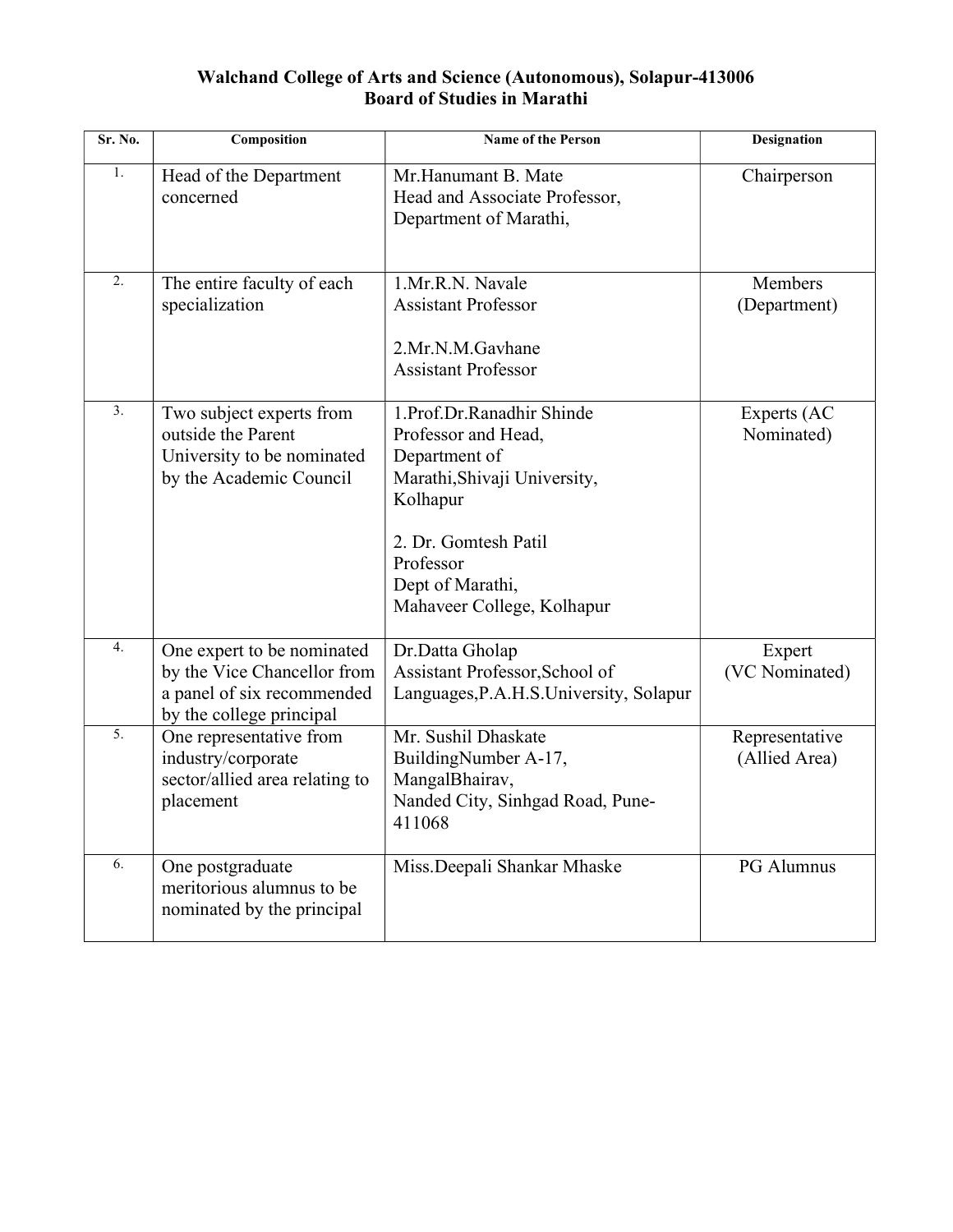| <b>Walchand College of Arts and Science (Autonomous), Solapur-413006</b> |                                |                                                    |                    |
|--------------------------------------------------------------------------|--------------------------------|----------------------------------------------------|--------------------|
|                                                                          |                                | <b>Board of Studies in Hindi</b>                   |                    |
| Sr. No.                                                                  | Composition                    | <b>Name of the Person</b>                          | <b>Designation</b> |
| $\mathbf{1}$                                                             | Head of the Department         | Dr. M.D. Shinde                                    | Chairperson        |
|                                                                          | concerned                      | Professor & Head,                                  |                    |
|                                                                          |                                | Dept of Hindi                                      |                    |
|                                                                          |                                |                                                    |                    |
|                                                                          |                                |                                                    |                    |
| $\boldsymbol{2}$                                                         | The entire faculty of each     | 1. Mr. R. G. Mali                                  | Members            |
|                                                                          | specialization                 | <b>Associate Professor</b>                         | (Department)       |
|                                                                          |                                |                                                    |                    |
|                                                                          |                                | 2. Mr. M.B. Koli                                   |                    |
|                                                                          |                                | <b>Assistant Professor</b>                         |                    |
|                                                                          |                                | Dept of Hindi                                      |                    |
|                                                                          |                                |                                                    |                    |
|                                                                          |                                | 3. Dr. A. G. Jamadar<br><b>Assistant Professor</b> |                    |
|                                                                          |                                |                                                    |                    |
| $\mathbf{3}$                                                             | Two subject experts from       | 1. Dr. Satappa S. Sawant                           | Experts (AC        |
|                                                                          | outside the Parent University  | <b>Associate Professor</b>                         | Nominated)         |
|                                                                          | to be nominated by the         | Head of Dept.                                      |                    |
|                                                                          | Academic Council               | Willingdon college , Sangli                        |                    |
|                                                                          |                                | 2. Dr. Dilipkumar Kasabe                           |                    |
|                                                                          |                                | <b>Associate Professor</b>                         |                    |
|                                                                          |                                | Head of Dept.                                      |                    |
|                                                                          |                                | Sadguru gadge Maharaj College,                     |                    |
|                                                                          |                                | Karad.                                             |                    |
| $\overline{\mathbf{4}}$                                                  | One expert to be nominated     | Dr. Siddheshwar Vitthal Gaikwad                    | Expert             |
|                                                                          | by the Vice Chancellor from    | Associate Prof. of Hindi Dept.                     | (VC                |
|                                                                          | a panel of six recommended     | B.J.S. Arts , Science & comm.                      | Nominated)         |
|                                                                          | by the college principal       | College, Wagholi, Pune                             |                    |
|                                                                          |                                |                                                    |                    |
| 5                                                                        | One representative from        | Mr. Subhash Shastri                                | Representative     |
|                                                                          | industry/corporate             | Former Principal                                   | (Allied Area)      |
|                                                                          | sector/allied area relating to | Shravika Highschool,                               |                    |
|                                                                          | placement                      | Solapur                                            |                    |
| 6                                                                        | One postgraduate               | Miss. Priyanka Sarvagoud                           | PG Alumnus         |
|                                                                          | meritorious alumnus to be      |                                                    |                    |
|                                                                          | nominated by the principal     |                                                    |                    |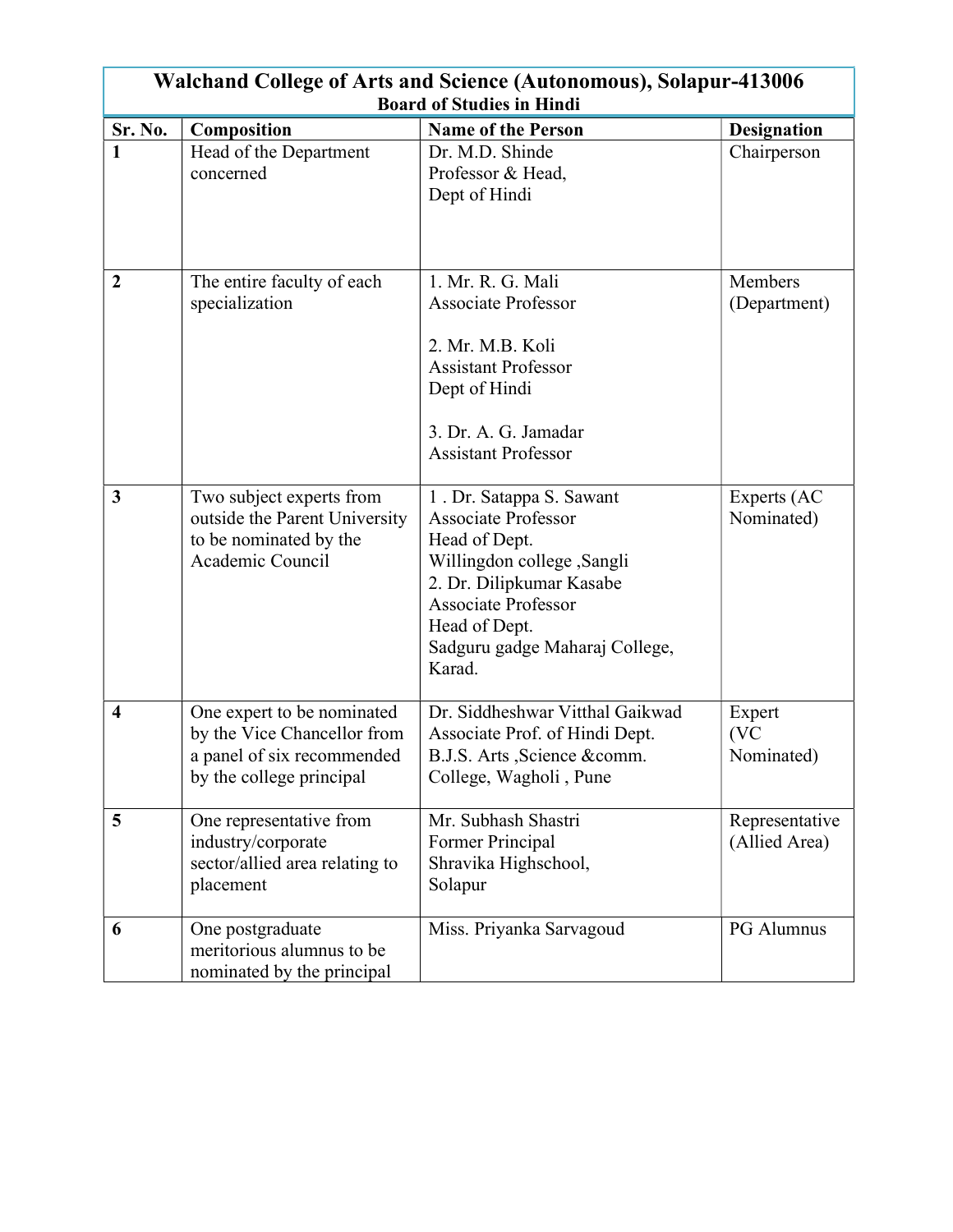| Sr.No.           | Composition                                                                                                            | <b>Name of the Person</b>                                                                                                                                                                                                                   | <b>Designation</b>              |
|------------------|------------------------------------------------------------------------------------------------------------------------|---------------------------------------------------------------------------------------------------------------------------------------------------------------------------------------------------------------------------------------------|---------------------------------|
| 1                | Head of the Department<br>concerned                                                                                    | Dr. Manohar P. Joshi<br>Professor & Head,<br>Dept of English                                                                                                                                                                                | Chairperson                     |
| $\boldsymbol{2}$ | The entire faculty of each<br>specialization                                                                           | 1. Principal Dr. Santosh V. Koti<br>2. Mr. MadhukarR. Kamble<br>Associate Professor,<br>3. Mr. Santosh A. Relekar<br><b>Assistant Professor</b>                                                                                             | Members<br>(Department)         |
| $\mathbf{3}$     | Two subject experts from<br>outside the Parent<br>University to be<br>nominated by the<br>Academic Council             | 1. Dr. Ganesh V. Jadhav<br>Associate Professor,<br>Dept of English,<br>Dhananjayrao Gadgil College of Commerce,<br>Satara<br>2. Dr. Prashant Mannikar<br>Associate Professor & Head,<br>Dept of English,<br>Dayanand College of Arts, Latur | Experts (AC<br>Nominated)       |
| 4                | One expert to be<br>nominated by the Vice<br>Chancellor from a panel of<br>six recommended by the<br>college principal | Dr. Anand B. Kulkarni<br>Professor & Head, Dept of English,<br>Gramonnati Mandal's Arts, Commerce and<br>Science College, Narayangaon, Pune                                                                                                 | Expert<br>(VC Nominated)        |
| 5                | One representative from<br>industry/corporate<br>sector/allied area relating<br>to placement                           | Mr. George Cruz<br>Founder,<br>Vijayshree Foundation,<br>Kolhapur                                                                                                                                                                           | Representative (Allied<br>Area) |
| 6                | One postgraduate<br>meritorious alumnus to be<br>nominated by the principal                                            | Miss Rekha Poshayya Kurapati                                                                                                                                                                                                                | PG Alumnus                      |

## Walchand College of Arts and Science (Autonomous), Solapur-413006 Board of Studies in English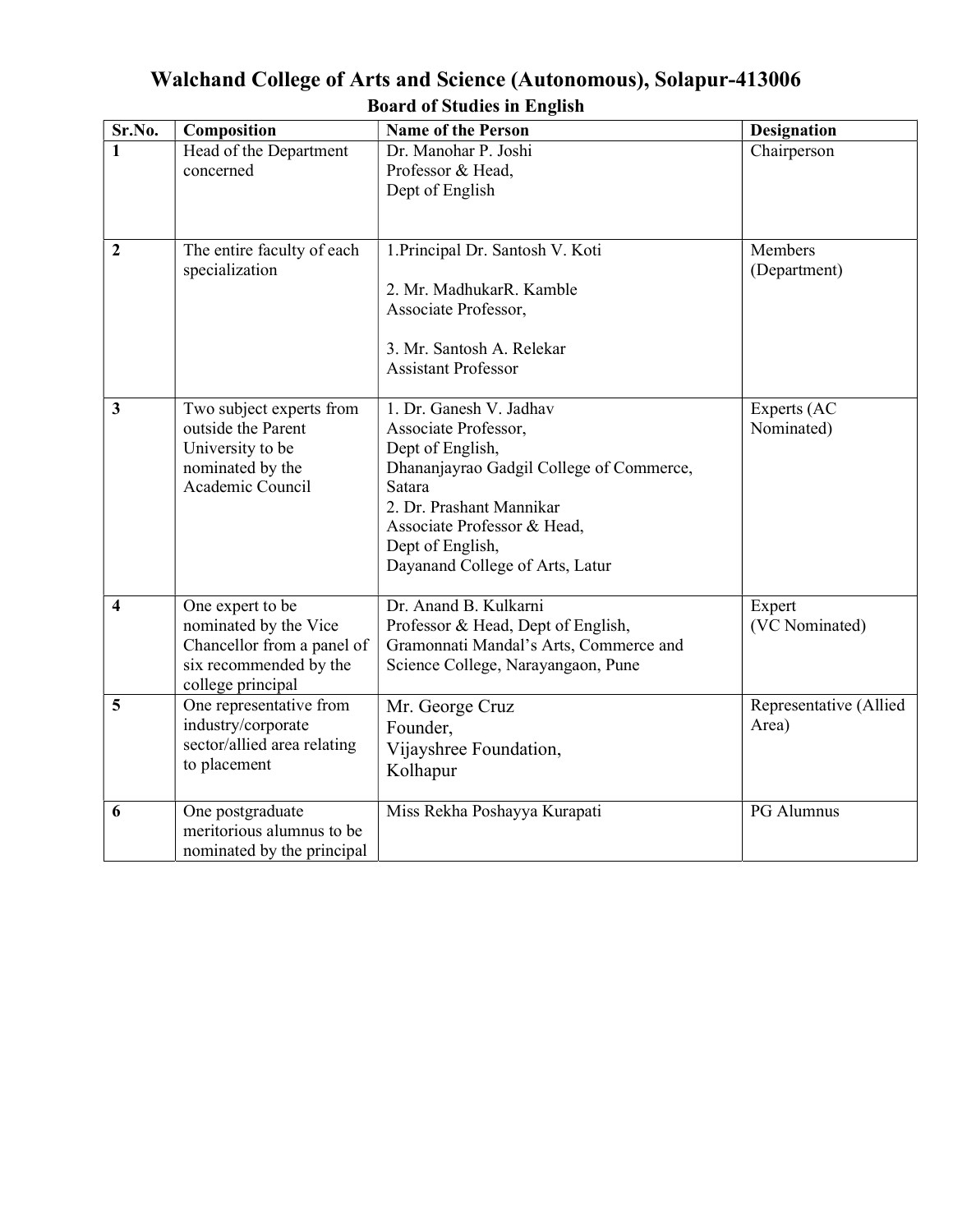|  | Walchand College of Arts and Science (Autonomous), Solapur           |
|--|----------------------------------------------------------------------|
|  | Board of Studies in Political Science, Public Administration & Logic |
|  |                                                                      |

| Sr. No.                 | Composition                                                                                                         | <b>Name of the Person</b>                                                                                                                                                                                                                                                       | Designation                          |
|-------------------------|---------------------------------------------------------------------------------------------------------------------|---------------------------------------------------------------------------------------------------------------------------------------------------------------------------------------------------------------------------------------------------------------------------------|--------------------------------------|
|                         | Head of the Department<br>concerned                                                                                 | Prof. Dr. Sidram N. Salawade<br>Professor & Head,<br>Dept of Political Science                                                                                                                                                                                                  | Chairperson                          |
| $\overline{2}$          | The entire faculty of each<br>specialization                                                                        | Dr. Sangmeshwar. J. Neela<br>Associate Professor,<br>Dept of Political Science                                                                                                                                                                                                  | Member                               |
| 3                       | Two subject experts from<br>outside the Parent University to<br>be nominated by the Academic<br>Council             | 1. Dr. Shrirang Shamrao Lokhande<br>Associate Professor, Dept of Political<br>Science, Yashwantrao Chavan<br>Mahavidyalaya, Tuljapur,<br>Dist Osmanabad<br>2. Dr. Nilkanth Kamanna Lokhande<br>Shri. Raosaheb Patil Mahavidhyalay,<br>Savalaj, Tal Tasgav, Dist. Sangali 416311 | Subject<br>Experts (AC<br>Nominated) |
| $\overline{\mathbf{4}}$ | One expert to be nominated by<br>the Vice Chancellor from a<br>panel of six recommended by<br>the college principal | Dr.Pandit Lawand<br><b>Associate Professor</b><br>Shivaji MahavidhyalayBarshi.                                                                                                                                                                                                  | Expert (VC<br>Nominated)             |
| 5                       | One representative from<br>industry/corporate sector/allied<br>area relating to placement                           | Dr. Mahesh Shirapurkar<br>Unique Academy, Pune                                                                                                                                                                                                                                  | Member                               |
| 6                       | One postgraduate meritorious<br>alumnus to be nominated by the<br>principal                                         | Mr. Abhijit Jadhav<br>Assistant Professor,<br>Address: 554, New Pachha Peth,<br>Ashok Chowk, Solapur, 413005                                                                                                                                                                    | Member                               |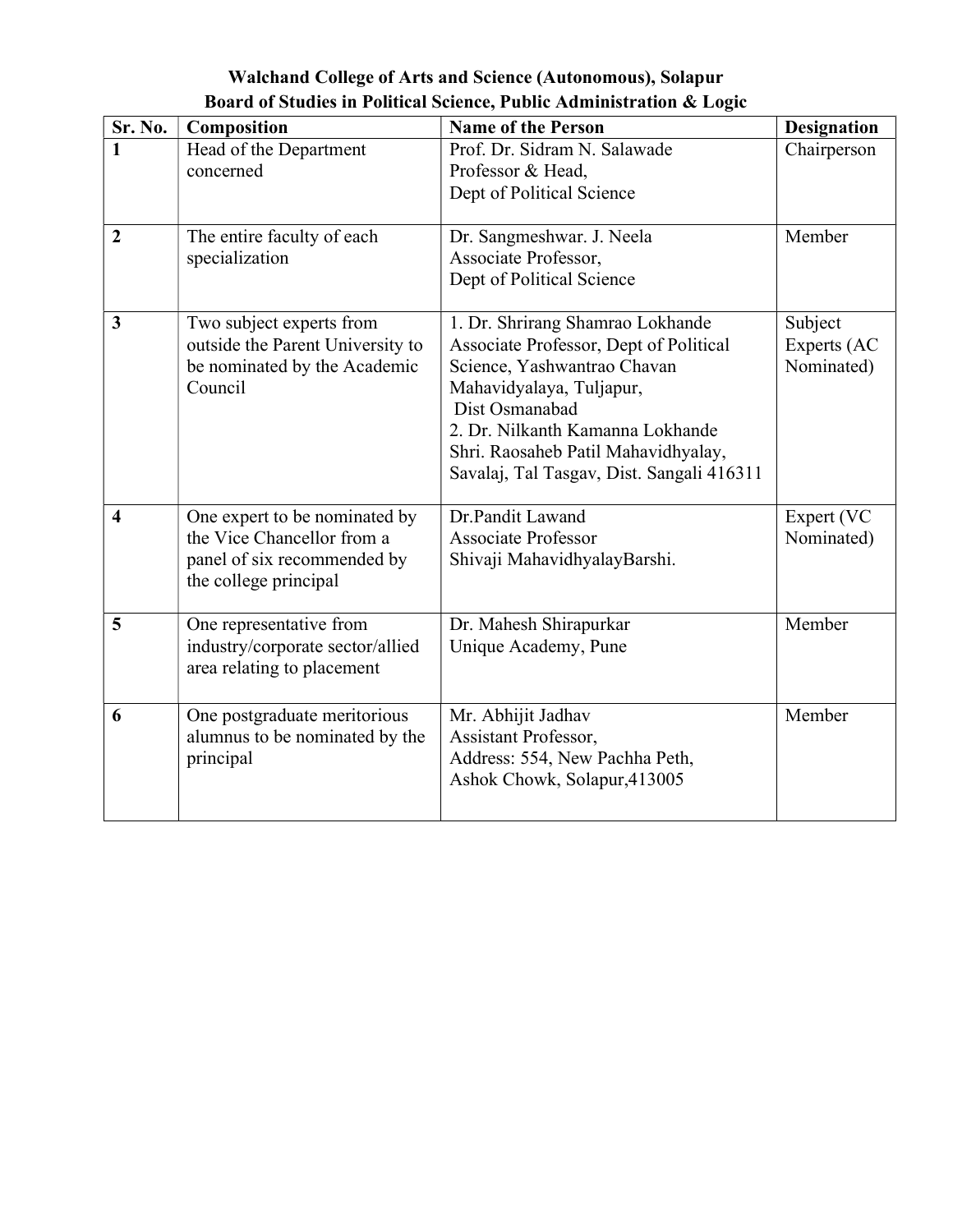| Sr. No.                 | Composition                                                                                                         | <b>Name of the Person</b>                                                                                                                                                                                                      | <b>Designation</b>                   |
|-------------------------|---------------------------------------------------------------------------------------------------------------------|--------------------------------------------------------------------------------------------------------------------------------------------------------------------------------------------------------------------------------|--------------------------------------|
| $\mathbf{1}$            | Head of the Department<br>concerned                                                                                 | Dr. Sangram D. Chavan<br>Professor & Head,<br>Dept of Economics                                                                                                                                                                | Chairperson                          |
| $\overline{2}$          | The entire faculty of each<br>specialization                                                                        | 1.Dr. S.J. Hotkar<br><b>Assistant Professor</b><br>2. Mr. R.S. More<br><b>Assistant Professor</b>                                                                                                                              | Member<br>Member                     |
| 3                       | Two subject experts from<br>outside the Parent University<br>to be nominated by the<br>Academic Council             | 1.Dr. Anil Wavare<br><b>Associate Professor</b><br>Dept of Economics<br>Chatrapati Shivaji College, Satara<br>2.Dr. Vijaykumar Kumbhar<br>Associate Professor,<br>Dept of Economics<br>Dr. Dhananjayrao Gadgil College, Satara | Subject<br>Experts (AC<br>Nominated) |
| $\overline{\mathbf{4}}$ | One expert to be nominated<br>by the Vice Chancellor from<br>a panel of six recommended<br>by the college principal | Dr. R.K. Patil<br>Associate Professor, Dept of Economics,<br>Vasundhara College, Solapur.                                                                                                                                      | Expert (VC<br>Nominated)             |
| 5                       | One representative from<br>industry/corporate<br>sector/allied area relating to<br>placement                        | Mr. Abhay Mahavir Gandhi,<br>Directorate of Economics and Statistics,<br>Mantralaya, Mumbai                                                                                                                                    | Member                               |
| 6                       | One postgraduate meritorious<br>alumnus to be nominated by<br>the principal                                         | Miss. Gadekar S.S.                                                                                                                                                                                                             | PG<br>Alumnus                        |

#### Walchand College of Arts and Science (Autonomous), Solapur Board of Studies in Economics & Cooperation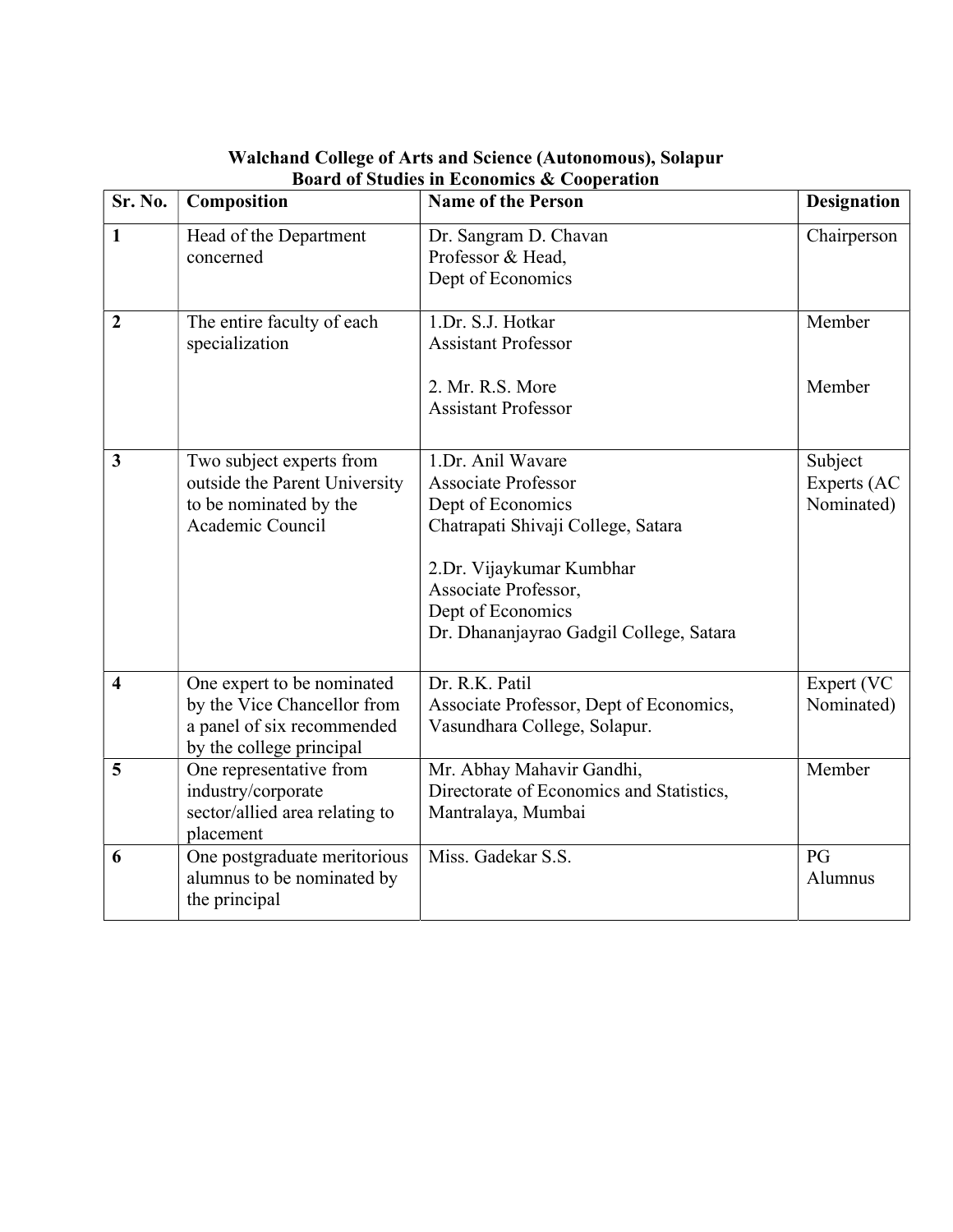## WALCHAND COLLEGE OF ARTS AND SCIENCE (Autonomous), SOLAPUR Board of Studies in Geography, NSS & Tourism Geography

| Sr.<br>No.     | Composition                                                                                                             | Name of the person                                                                                                                                                                                                                                                                                                                                                                                                                                                        | <b>Designation</b>              |
|----------------|-------------------------------------------------------------------------------------------------------------------------|---------------------------------------------------------------------------------------------------------------------------------------------------------------------------------------------------------------------------------------------------------------------------------------------------------------------------------------------------------------------------------------------------------------------------------------------------------------------------|---------------------------------|
| 1              | Head of the<br>Department concerned                                                                                     | Dr. N. I. Dhayagode<br>AssociateProfessor and Head<br>Dept of Geography,<br>Walchand College of Arts and Science, Solapur                                                                                                                                                                                                                                                                                                                                                 | Chairperson                     |
| $\overline{2}$ | The entire faculty of<br>each subject                                                                                   | 1.Dr. G.U. Todkari<br>Assistant Professor, Dept. of Geography,<br>Walchand College of Arts and Science, Solapur<br>2. Dr. A. S. Shinde<br>Assistant Professor, Dept. of Geography,<br>Walchand College of Arts and Science, Solapur<br>3. Dr. D. N. Ligade<br>Assistant Professor, Dept. of Geography,<br>Walchand College of Arts and Science, Solapur<br>4. Mr. B.M. Swami<br>Assistant Professor, Dept. of Geography,<br>Walchand College of Arts and Science, Solapur | Members<br>(Department)         |
| 3              | Two subject expert<br>from outside the parent<br>university to be<br>nominated by the<br>academic council               | 1. Mr. Kishor Bharat Shinde<br>Assistant Professor, Dept. of Geography,<br>Rajshri ShahuMahavidyalaya, Latur<br>2. Dr. S. D. Shinde<br>Professor, Dept. of Geography, Shivaji<br>University, Kolhapur                                                                                                                                                                                                                                                                     | Experts (AC<br>Nominated)       |
| $\overline{4}$ | One expert to be<br>nominated by the Vice-<br>chancellor from a panel<br>of six recommended by<br>the college principal | Dr. S.C. Advitot<br>Prof. & Head, Dept of Geography,<br>CBK College, Akkalkot                                                                                                                                                                                                                                                                                                                                                                                             | Experts (VC<br>Nominated)       |
| 5              | One representative<br>from industry/corporate<br>sector/allied area<br>relating to placement                            | Mr. Mustaq Ahmad Jabir Shaikh<br>Senior Geologist,<br>Groundwater Survey and Development Agency<br>(Government of Maharashtra),<br>Solapur                                                                                                                                                                                                                                                                                                                                | Representative<br>(Allied Area) |
| 6.             | One postgraduate<br>meritorious alumnus to<br>be nominated by the<br>principal                                          | Mrs.SangitaShivanandPatil                                                                                                                                                                                                                                                                                                                                                                                                                                                 | PG Alumnus                      |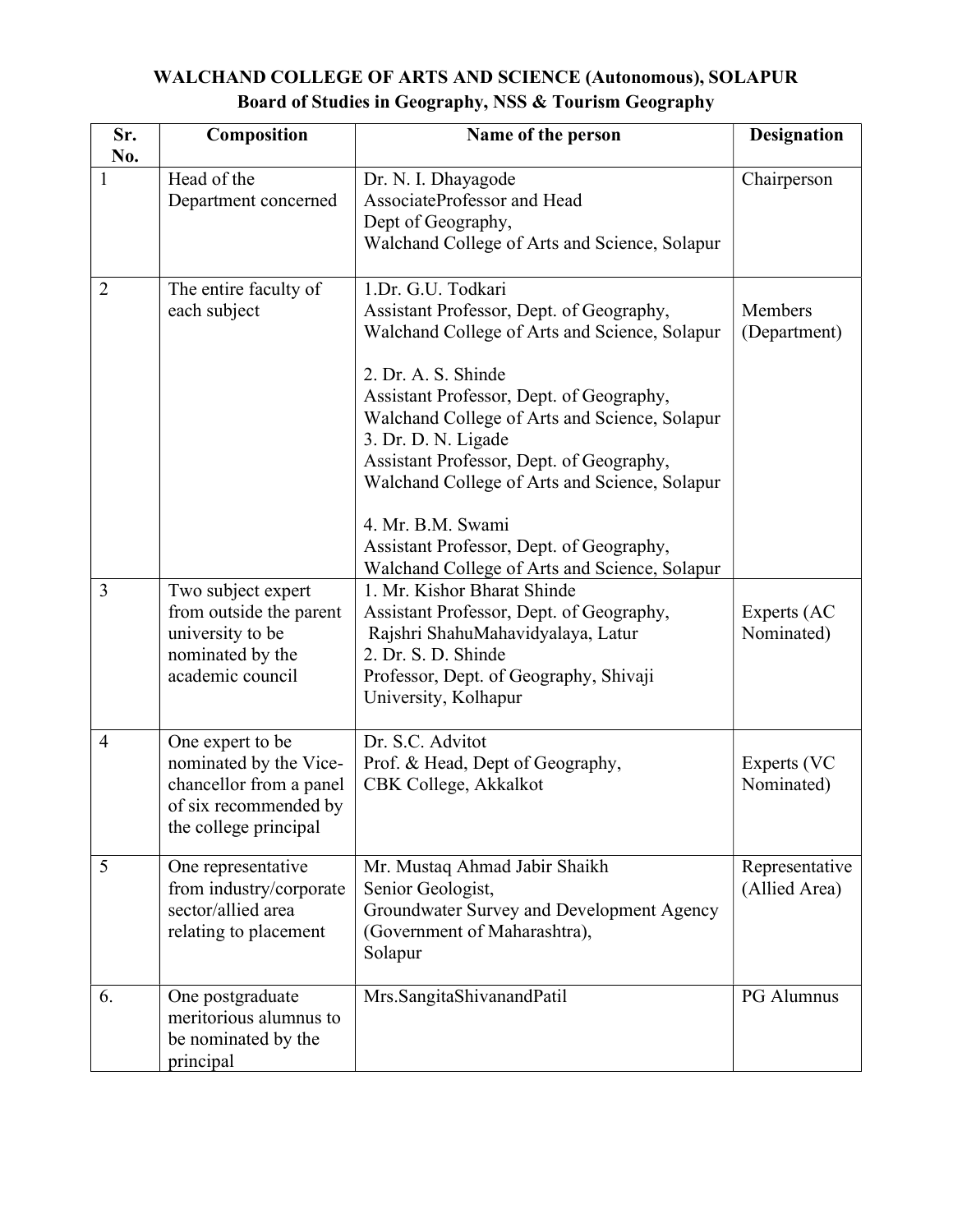# Walchand College of Arts and Science (Autonomous), Solapur Board of Studies in Sociology

| Sr.No.           | Composition                                                                                                             | <b>Name of the Person</b>                                                                                                                                       | <b>Designation</b>                       |
|------------------|-------------------------------------------------------------------------------------------------------------------------|-----------------------------------------------------------------------------------------------------------------------------------------------------------------|------------------------------------------|
| 1.               | Head of the Department<br>Concerned                                                                                     | Dr. S. J. Neela<br>Associate Professor,<br>Dept of Political Science                                                                                            | Head of the<br>Department                |
| 2.               | The entire faculty of<br>each specialisation                                                                            | $-$                                                                                                                                                             | Member                                   |
| 3.               | Two subject experts<br>from outside the parent<br>University to be<br>nominated by the<br>Academic Council              | 1. Dr. Balaji Kendre<br>Dept of Sociology,<br>University of Mumbai-400098<br>2. Dr. Sampat Kale<br>Tata Institute of Social Science,<br>Tuljapur, Dis-Osmanabad | <b>Subject Experts</b><br>(AC Nominated) |
| $\overline{4}$ . | One expert to be<br>nominated by the Vice-<br>Chancellor from a panel<br>of six recommended by<br>the College Principal | Dr.A.A. Gadwal<br>SSA College, Solapur                                                                                                                          | Expert (VC<br>Nominated)                 |
| 5.               | One representative from<br>industry/corporate<br>sector/allied area<br>relating to placement                            | Mr. Balasahe Wagh<br>Plot No. 14, Sidhant Nagar,<br>Vijapur Road, Solpur                                                                                        | Member                                   |
| 6.               | One post graduate<br>meritorious alumnus to<br>be nominated by the<br>Principal                                         | Yashashwini Virendra Suryanwanshi                                                                                                                               | Member                                   |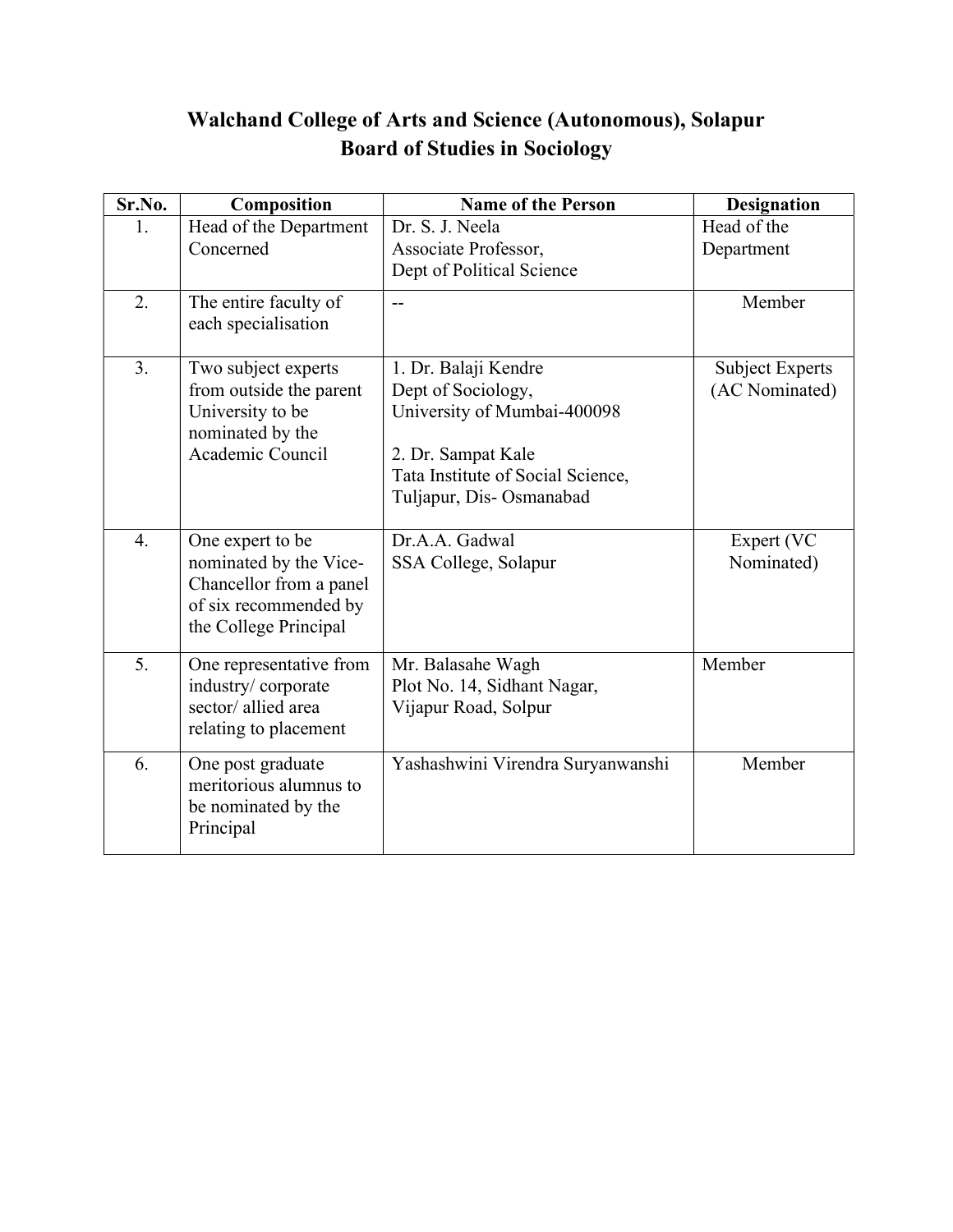### WALCHAND COLLEGE OF ARTS AND SCIENCE (AUTONOMOUS), SOLAPUR Board of Studies in History & Scientific Method

| Sr. No.        | Composition                                                                                                               | Name of the person                                                                                                                              | Designation |
|----------------|---------------------------------------------------------------------------------------------------------------------------|-------------------------------------------------------------------------------------------------------------------------------------------------|-------------|
| 1              | Head of the<br>Department<br>concerned                                                                                    | Dr. Chandrakant S. Chavan<br>Professor & Head, Department of History                                                                            | Chairperson |
| $\overline{2}$ | The entire faculty of<br>each subject                                                                                     | $\overline{\phantom{a}}$                                                                                                                        | Member      |
| $\overline{3}$ | Two subject expert<br>from outside the<br>parent university to<br>be nominated by the<br>academic council                 | 1. Dr. Dande Sadashiv Balkrishna<br>Associate Professor and Head,<br>Department of Hisory<br>Mahatma Basaweshwar College,<br>Latur- 413512      | Member      |
|                |                                                                                                                           | 2. Dr. Nalini A. Waghamare<br>Asso. Prof. Neharu Institute of Social Sciences,<br>Tilak Maharashtra Vidyapith,<br>Pune-411037                   | Member      |
| 4              | One expert to be<br>nominated by the<br>Vice-chancellor from a<br>panel of six<br>recommended by the<br>college principal | Dr. Vishnu Babruvan Waghmare<br>Professor and Head,<br>Department of History,<br>Shri Shivaji Mahavidyalaya,<br>Barshi<br>Dist .Solapur- 413411 | Member      |
| 5              | One representative<br>from<br>industry/corporate<br>sector/allied area<br>relating to placement                           | Mr. Ramesh C. Chandankar<br>Director,<br>Chandankar Engineering and Research<br>Pvt. Ltd.<br>Treasurer,<br>Akhil Maharashtra Itihas Parishad    | Member      |
| 6              | One postgraduate<br>meritorious alumnus<br>to be nominated by<br>the principal                                            | Dr. Bhagwat S. Gajdhane,<br>At Post Kumbhari, Solapur                                                                                           | Member      |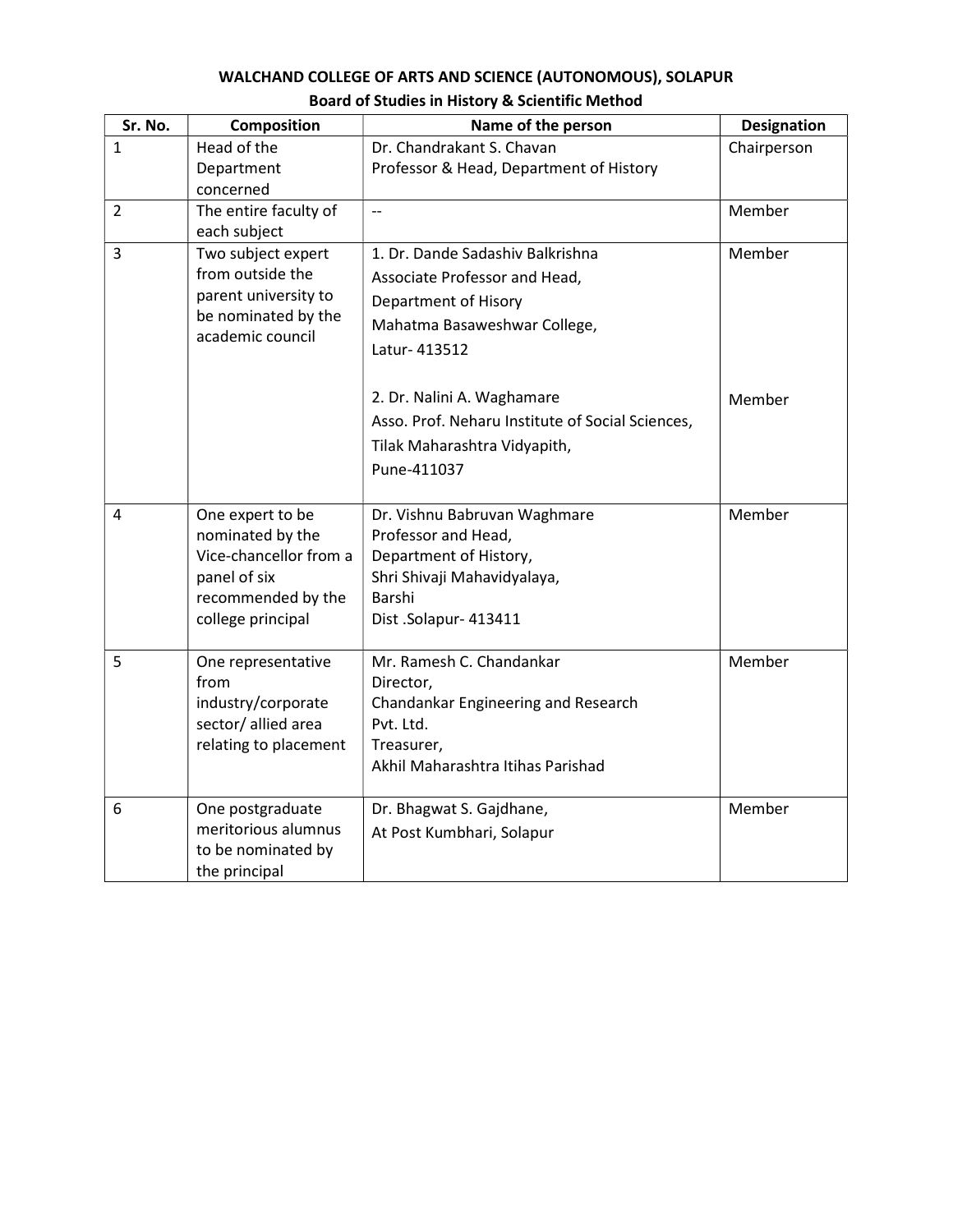## Walchand College of Arts & Science (Autonomous), Solapur

| Sr. No.                 | Composition                                            | <b>Name of the Person</b>              | <b>Designation</b> |
|-------------------------|--------------------------------------------------------|----------------------------------------|--------------------|
| $\mathbf{1}$            | Head of the Department                                 | Dr. Mahaveer P. Shastri                | Chairperson        |
|                         | concerned                                              | Professor & Head Department of Prakrit |                    |
| $\boldsymbol{2}$        | The entire faculty of each                             |                                        |                    |
|                         | specialization                                         |                                        |                    |
| $\overline{\mathbf{3}}$ | Two subject experts from                               | 1. Dr. R. T. Patil                     | Member             |
|                         | outside the Parent University                          | Associate Professor,                   |                    |
|                         | to be nominated by the                                 | Dept of Prakrit,                       |                    |
|                         | Academic Council                                       | Miraj Mahavidyalaya                    |                    |
|                         |                                                        | Miraj                                  |                    |
|                         |                                                        |                                        | Member             |
|                         |                                                        | 2. Dr. Rajendra Jain                   |                    |
|                         |                                                        | Associate Professor,                   |                    |
|                         |                                                        | Dept of Prakrit and Pali,              |                    |
|                         |                                                        | Kavikulguru Kalidas Sanskrit           |                    |
|                         |                                                        | University,                            |                    |
|                         |                                                        | Ramtek, Nagpur                         |                    |
|                         |                                                        |                                        |                    |
| $\overline{\mathbf{4}}$ | One expert to be nominated                             | Smt. Vijaya Panchakshari Ganmukhi      | Member             |
|                         | by the Vice Chancellor from                            | Assistant Professor, Dept of Prakrit   |                    |
|                         | a panel of six recommended<br>by the college principal | Shivaji Mahavidyalaya, Satara-415001   |                    |
| 5                       | One representative from                                | Dr. H. P. Sangave                      | Member             |
|                         | industry/corporate                                     | Retired Professor,                     |                    |
|                         | sector/allied area relating to                         | Walchand College, Solapur              |                    |
|                         | placement                                              |                                        |                    |
|                         |                                                        |                                        |                    |
|                         |                                                        |                                        |                    |
| 6                       | One postgraduate meritorious                           | Smt. Aboli A. Sangave                  | Member             |
|                         | alumnus to be nominated by                             | Solapur                                |                    |
|                         | the principal                                          |                                        |                    |

### Board of Studies in Prakrit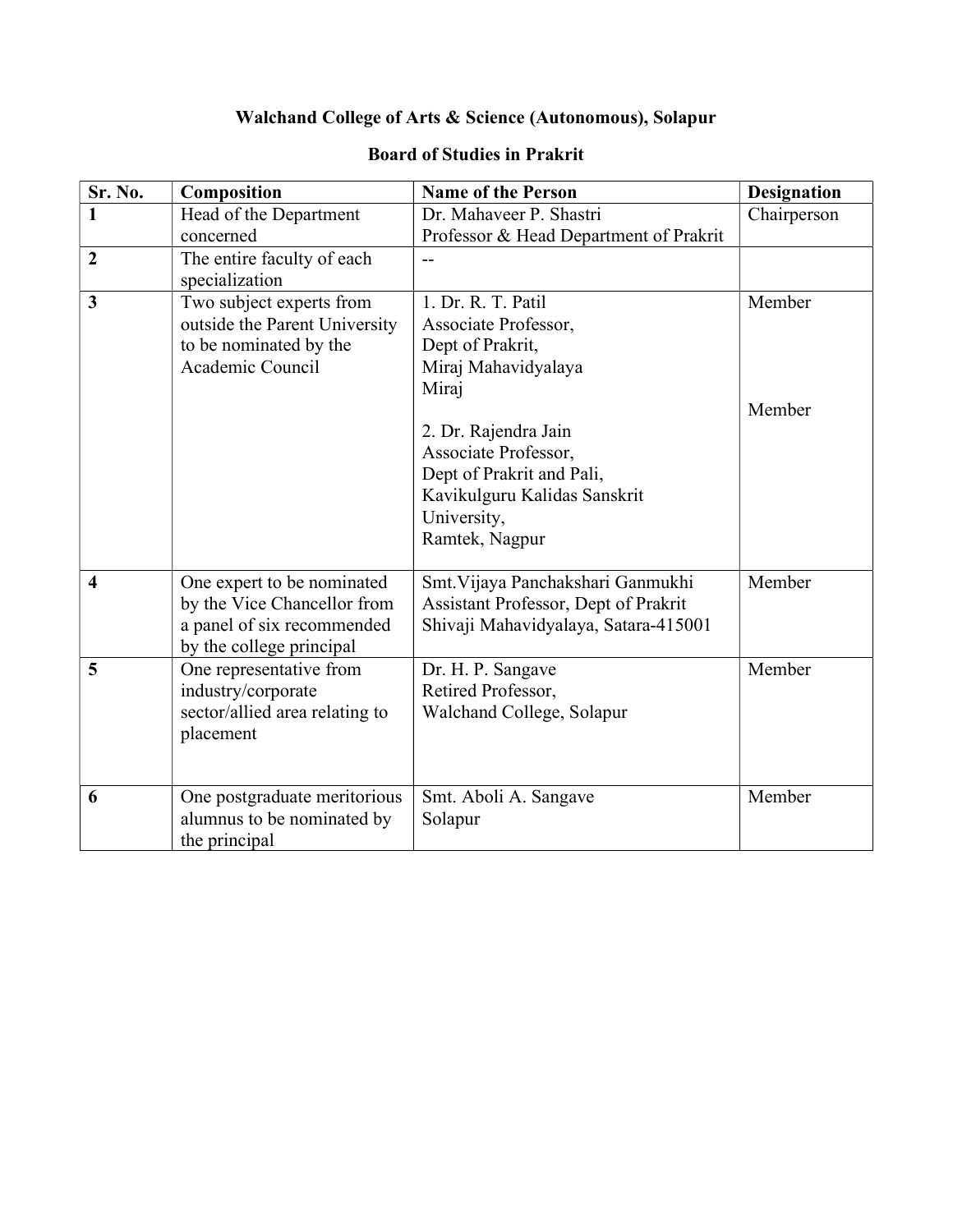### WALCHAND COLLEGE OF ARTS AND SCIENCE (Autonomous), SOLAPUR BOARD OF STUDIES in Social Work

| Sr. No.        | Composition                     | Name of the person                               | <b>Designation</b> |
|----------------|---------------------------------|--------------------------------------------------|--------------------|
|                | Head of the                     | Dr. Nisha C. Waghmare                            | Chairperson        |
|                | Department                      | Head, Associate Professor                        |                    |
|                | concerned                       | Dept. of Social Work, Walchand College of Arts & |                    |
|                |                                 | Science, Solapur                                 |                    |
|                |                                 | Email ID: cnishaw@gmail.com                      |                    |
|                |                                 | Cell No. 9422380910                              |                    |
| $\overline{2}$ | The entire faculty              | Dr. Vijaya V. Mahajan                            | Member             |
|                | of each subject                 | <b>Associate Professor</b>                       |                    |
|                |                                 | Dept. of Social Work, Walchand College of Arts & |                    |
|                |                                 | Science, Solapur                                 |                    |
|                |                                 | Email ID: vijayamahajan0007@gmail.com            |                    |
|                |                                 | Cell No. 9890736501                              |                    |
|                |                                 | Dr. Sandeep B. Jagdale                           | Member             |
|                |                                 | Associate Professor                              |                    |
|                |                                 | Dept. of Social Work, Walchand College of Arts & |                    |
|                |                                 | Science, Solapur                                 |                    |
|                |                                 | Email ID: sandeepmsw@hotmail.com                 |                    |
|                |                                 | Cell No. 9420770115<br>Dr. Jitendra S. Gandhi    |                    |
|                |                                 | <b>Assistant Professor</b>                       | Member             |
|                |                                 | Dept. of Social Work, Walchand College of Arts & |                    |
|                |                                 | Science, Solapur                                 |                    |
|                |                                 | Email ID: jg1979@rediffmail.com                  |                    |
|                |                                 | Cell No.9226714550                               |                    |
|                |                                 | Dr. Abhay M. Jadhav                              | Member             |
|                |                                 | <b>Assistant Professor</b>                       |                    |
|                |                                 | Dept. of Social Work, Walchand College of Arts & |                    |
|                |                                 | Science, Solapur                                 |                    |
|                |                                 | Email ID: abhaymjadhav@gmail.com                 |                    |
|                |                                 | Cell No. 9850527789                              |                    |
|                |                                 | Dr. Mahesh P. Chougule                           | Member             |
|                |                                 | <b>Assistant Professor</b>                       |                    |
|                |                                 | Dept. of Social Work, Walchand College of Arts & |                    |
|                |                                 | Science, Solapur                                 |                    |
|                |                                 | Email ID: maheshmsw7@gmail.com                   |                    |
|                |                                 | Cell No. 8149610695                              |                    |
| $\overline{3}$ | Two subject expert              | Dr. Prakash Yadav, Associate Professor& Head,    | Experts (AC        |
|                | from outside the                | Dept. of Social Work,                            | Nominated)         |
|                | parent university to            | Tilak Maharashtra VIDyapeeth, Pune. Cell No.     |                    |
|                | be nominated by<br>the academic | 9689701738                                       |                    |
|                | council                         | Email: prakashjadhav.tmv@gmail.com               |                    |
|                |                                 | Dr. Manisha Shirodkar,<br>Associate Professor,   |                    |
|                |                                 | Yashwantrao Chavan School of Social              |                    |
|                |                                 | Work, Jakatwadi, Satara, Maharashtra             |                    |
|                |                                 | Cell No. 7350428447                              |                    |
|                |                                 | Email ID: manishasj@rediffmail.com               |                    |
|                |                                 |                                                  |                    |
|                |                                 |                                                  |                    |